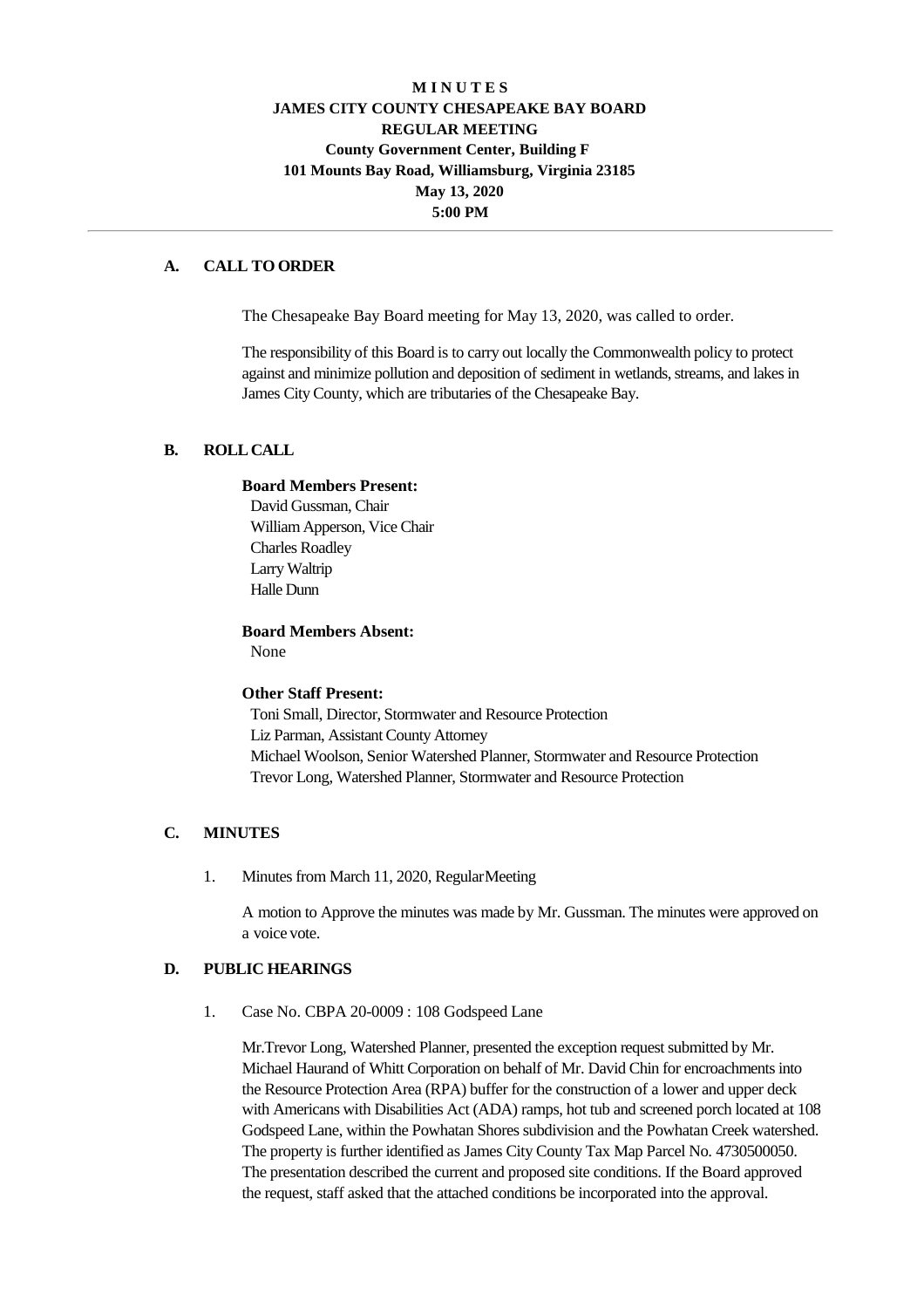The Board deliberated on the pros and cons of this application.

Mr. Gussman opened the Public Hearing.

**A.** Mr. David Chin, property owner, outlined the project to the Board and requested that mitigation be changed to one planting unit.

Mr. Gussman closed the Public Hearing, as no one else wished to speak.

Mr. Waltrip made a motion to Adopt the resolution for Chesapeake Bay Board Case No. CBPA 20-0009 at 108 Godspeed Lane.

A motion to Approve with Conditions was made by Mr. Waltrip. The motion result was:

AYES: 3 NAYS: 2 ABSTAIN: 0 ABSENT: 0 AYES: Gussman, Apperson, Waltrip NAYS: Roadley, Dunn ABSENT: None

2. Case No. CBPA 20-0011 : 204 Riverview PlantationDrive

Mr.Trevor Long, Watershed Planner, presented the exception request submitted by Mr. Curtis Lemley for encroachments into the RPA buffer for the construction of a home expansion located at 204 Riverview Plantation Drive, within the Riverview Plantation subdivision and Skimino Creek watershed. The property is further identified as James City County Tax Map Parcel No. 1640600029. The presentation described the current and proposed site conditions. If the Board approved the request, staff asked that the attached conditions be incorporated into the approval.

The Board deliberated on the pros and cons of this application.

Mr. Dunn inquired if the concrete patio was to be removed, which would change the size of the impervious area.

Mr. Long deferred to the applicant for an answer.

Mr. Gussman opened the Public Hearing.

**A.** Mr. Curtis Lemley, property owner, outlined the project to the Board. He affirmatively replied the concrete patio would be removed.

Mr. Roadley questioned the stormwater runoff, gutter outfalls, and sheet flows on the ground. He asked if there was an issue with erosion at thislocation.

**A.** Mr. Lemley answered that erosion is not an issue because of the trees.

Mr. Gussman closed the Public Hearing, as no one else wished to speak.

Mr. Apperson made a motion to Adopt the resolution for Chesapeake Bay Board Case No. CBPA 20-0011 at 204 Riverview Plantation Drive.

A motion to Approve with Conditions was made by Mr. Apperson. The motion result was:

AYES: 5 NAYS: 0 ABSTAIN: 0 ABSENT: 0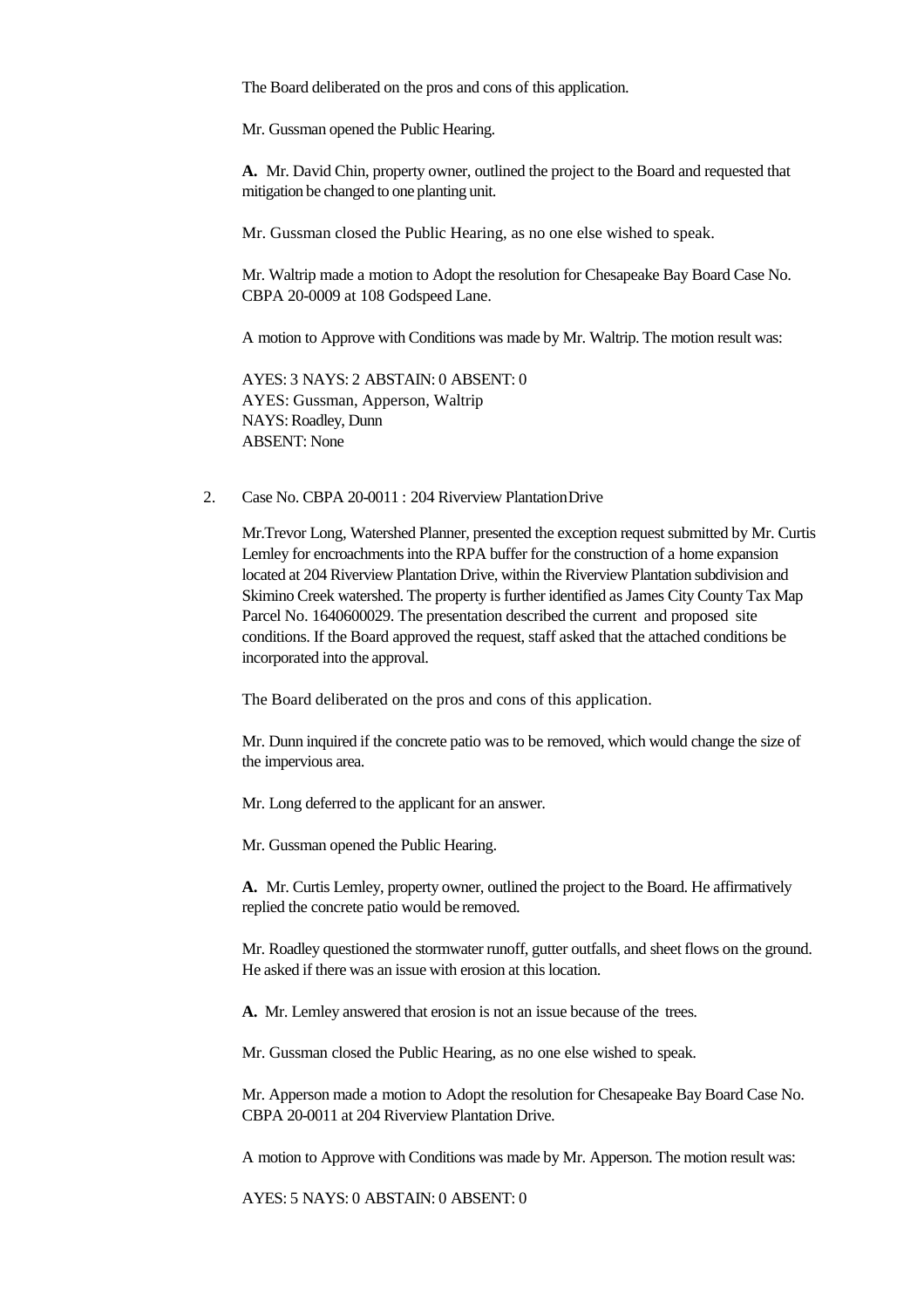AYES: Gussman, Apperson, Roadley, Waltrip, Dunn NAYS: None ABSENT: None

3. Case No. CBPA 20-0027 : 2 StaplesRoad

Mr. Michael Woolson, Senior Watershed Planner, presented the exception request submitted by Mr. Mathew Roth of Roth Environmental, LLC on behalf of Mr. Song Kuk Kang and Mrs. Hi-Sung Lim Kang for encroachments into the RPA buffer for the construction of a retaining wall and patio located at 2 Staples Road, within the Kingsmill subdivision and the College Creek watershed. The property is further identified as James City County Tax Map Parcel No. 5021100046. The presentation described the current and proposed site conditions. If the Board approved the request, staff asked that the attached conditions be incorporated into the approval.

The Board deliberated on the pros and cons of this application.

Mr. Roadley inquired about the severity of the erosion.

Mr. Woolson deferred to Mr. Roth for an answer.

Mr. Gussman opened the Public Hearing.

**A.** Mr. Mathew Roth, Roth Environmental, LLC, outlined the project to the Board. Mr. Roth replied there was moderate erosion caused by water velocity under the deck.

Mr. Gussman closed the Public Hearing, as no one else wished to speak.

Mr. Roadley made a motion to Adopt the resolution for Chesapeake Bay Board Case No. CBPA 20-0027 at 2 Staples Road.

A motion to Approve with Conditions was made by Mr. Roadley. The motion result was:

AYES: 5 NAYS: 0 ABSTAIN: 0 ABSENT: 0 AYES: Gussman, Apperson, Roadley, Waltrip, Dunn NAYS: None ABSENT: None

4. Case No. CBPA 20-0028 : 105 AbigailLane

Mr. Michael Woolson, Senior Watershed Planner, presented the exception request submitted by Mr. Edward Podish, Edward Podish Custom Builder, LLC on behalf of Ms. Amber Martens for encroachments into the RPA buffer for the construction of two tiered retaining walls located at 105 Abigail Lane, within the Kingmill Subdivision and the College Creek watershed. The property is further identified as James City County Tax Map Parcel No. 5030400083. The presentation described the current and proposed site conditions. If the Board approved the request, staff asked that the attached conditions be incorporated into the approval.

The Board deliberated on the pros and cons of this application.

Mr. Roadley inquired about the slope erosion for this series of retaining walls down the hillside and protection for the footers of the deck.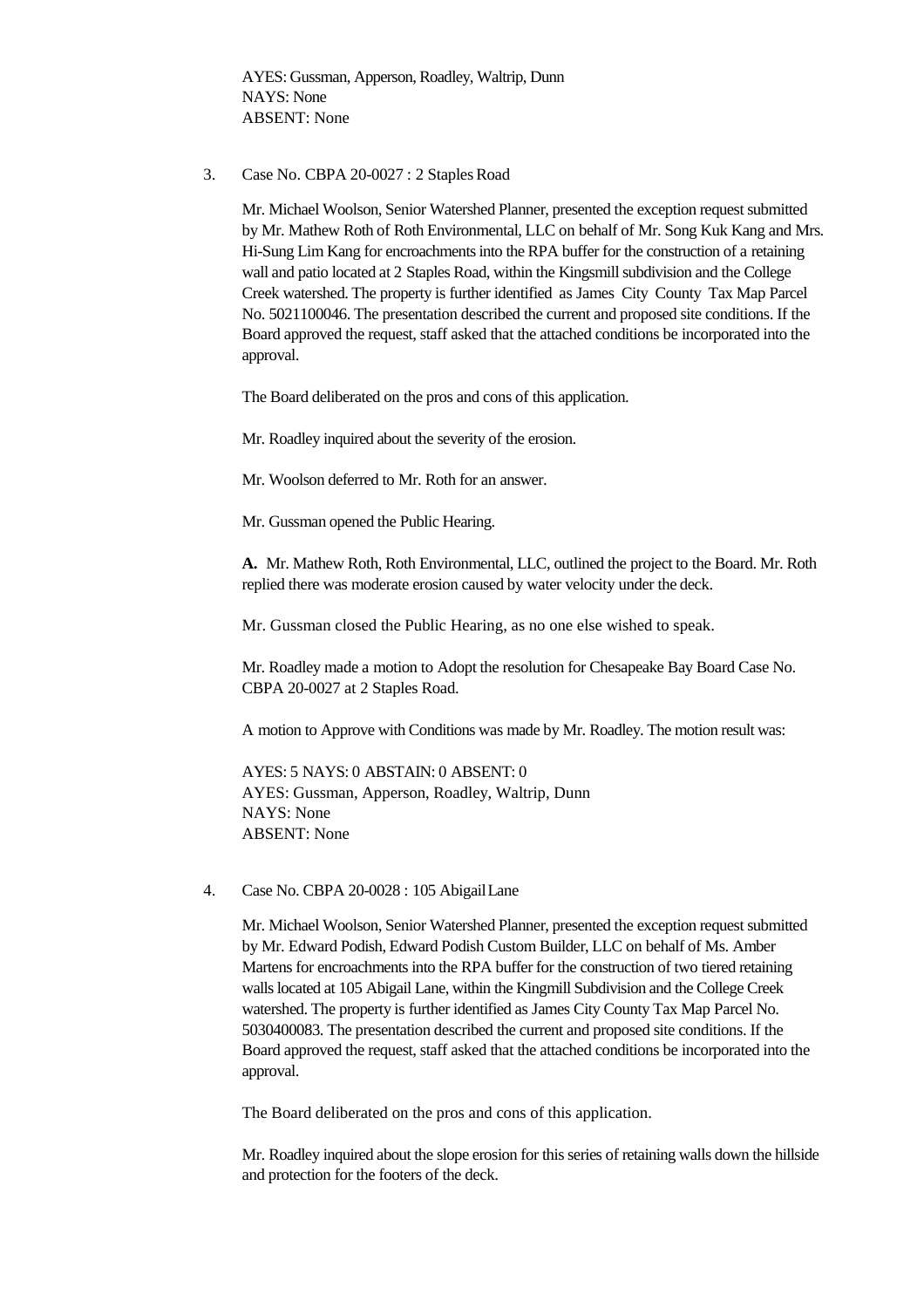Mr. Woolson deferred to the applicant for an answer.

Mr. Gussman opened the Public Hearing.

**A.** Mr. Edward Podish, Edward Podish Custom Builder, LLC, outlined the project to the Board.

Mr. Roadley questioned the design of the project.

**A.** Mr. Podish answered that he would reinforce the first retaining wall behind the deck. The second retaining wall would have sediment come up and reinforce the upper wall.

Mr. Roadley asked about the elevation drop between the two retaining walls. He questioned the height of the second retaining wall.

**A.** Mr. Podish replied that the highest point of the second retaining wall would not exceed 36 inches.

Mr. Roadley questioned the materials to be used for construction of the retaining walls and the use and materials to be used in the area between the two retaining walls.

**A.** Mr. Podish answered, explaining what materials were to be used in each location.

Mr. Roadley expressed his concern about destabilizing that slope any further.

Mr. Gussman closed the Public Hearing, as no one else wished to speak.

Mr. Dunn made a motion to Adopt the resolution for Chesapeake Bay Board Case No. CBPA 20 -0028 at 105 Abigail Lane.

A motion to Approve with Conditions was made by Mr. Dunn. The motion result was:

AYES: 5 NAYS: 0 ABSTAIN: 0 ABSENT: 0 AYES: Gussman, Apperson, Roadley, Waltrip, Dunn NAYS: None ABSENT: None

# **E. BOARD CONSIDERATIONS**

1. Case No. CBPA 19-0033 : 221 BurtcherCourt

Mr. Michael Woolson presented the extension request.

Mr. Roadley made a motion to grant the resolution for extension of Chesapeake Bay Board Case No. CBPA 19-0033 for 221 Burtcher Court, extended to May 13, 2021.

A motion to Approve the resolution for extension was made by Mr. Roadley. The motion result was:

AYES: 5 NAYS: 0 ABSTAIN: 0 ABSENT: 0 AYES: Gussman, Apperson, Roadley, Waltrip, Dunn NAYS: None ABSENT: None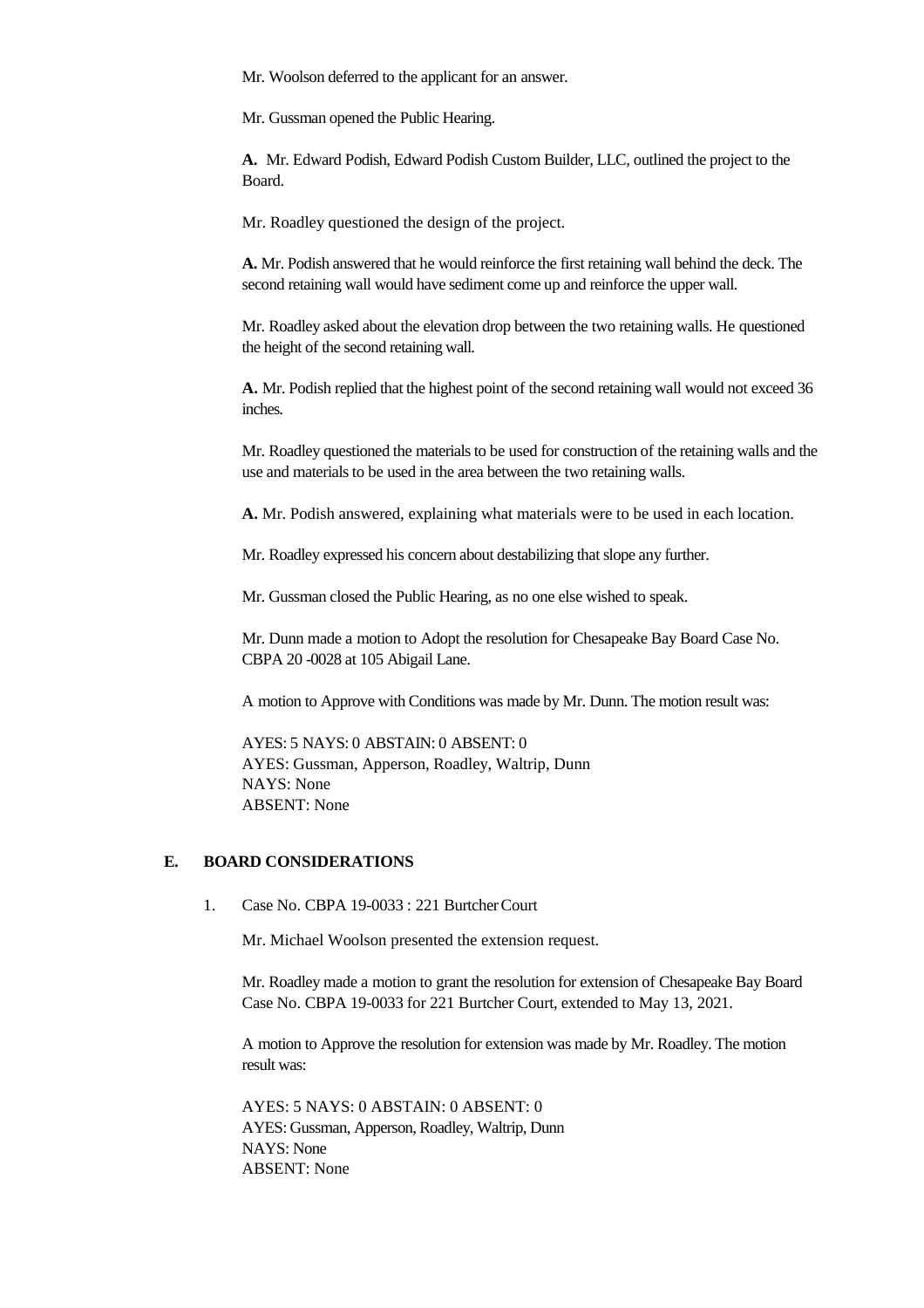2. Case No. CBPA 19-0035 : 106 LoxleyLane

Mr. Michael Woolson presented the extension request.

Mr. Apperson made a motion to grant the resolution for extension of Chesapeake Bay Board Case No. CBPA 19-0035 for 106 Loxley Lane extended to May 13, 2021.

A motion to Approve the resolution for extension was made by Mr. Apperson. The motion result was: AYES: 5 NAYS: 0 ABSTAIN: 0 ABSENT: 0 AYES: Gussman, Apperson, Roadley, Waltrip, Dunn NAYS: None ABSENT: None

3. Case No. CBPA 18-0138 : 108 Seven Oaks

Mr. Michael Woolson presented the proposed modification to an Approved Mitigation Plan.

Mr. Roadley made a motion to Adopt the modification of the mitigation plan of Chesapeake Bay Board Case No. CBPA 18-0138 for 108 Seven Oaks.

A motion to Approve the modifications to the Approved Mitigation Plan was made by Mr. Roadley. The motion result was:

AYES: 5 NAYS: 0 ABSTAIN: 0 ABSENT: 0 AYES: Gussman, Apperson, Roadley, Waltrip, Dunn NAYS: None ABSENT: None

4. Appeal - The Promenade

Mr. Michael Woolson presented the Appeal for the Promenade at John Tyler.

Mr. Apperson voiced concerns about overruling staff as there is no environmental degradation taking place.

Mr. Dunn concurred.

A motion to Grant the appeal was made by Mr. Roadley. The motion result was:

AYES: 5 NAYS: 0 ABSTAIN: 0 ABSENT: 0 AYES: Gussman, Apperson, Roadley, Waltrip, Dunn NAYS: None ABSENT: None

5. Remote Participation Policy

Liz Parman made a presentation on the Remote Participation Policy for the Chesapeake Bay Board.

A motion to Approve was made by Mr. Apperson. The motion result was:

AYES: 5 NAYS: 0 ABSTAIN: 0 ABSENT: 0 AYES: Waltrip, Roadley, Gussman, Apperson, Dunn